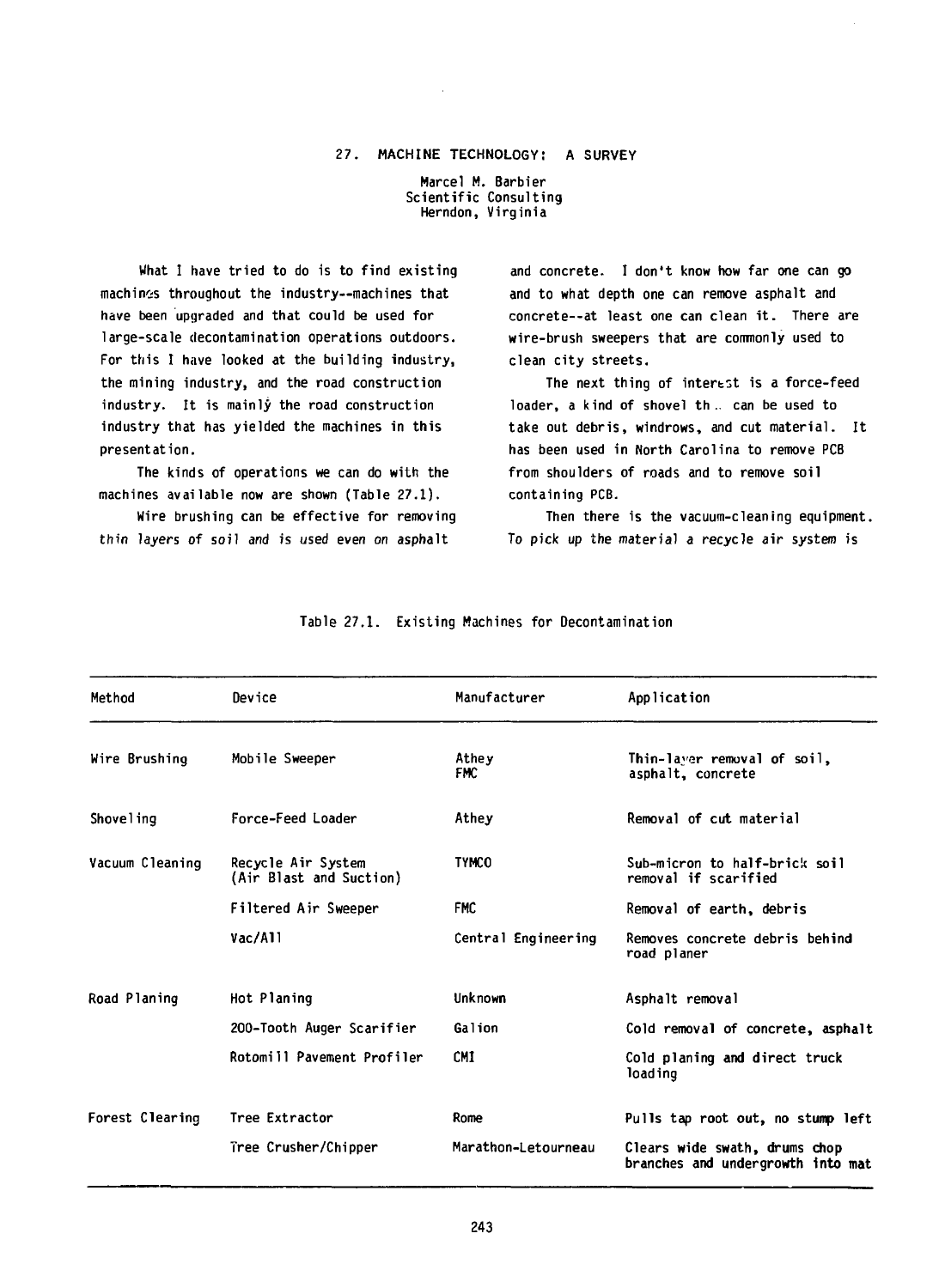used, working with air blast and suction. Even **an object as heavy as half a brick can be picked up. The equipment uses air filters for purifying the recycled air.**

**The "Vac-All" is another kind of equipment based on the same principle. It can remove debris and can be used behind other machines which break the soil or cut the concrete or remove a layer of asphalt. These Litter machines are used for road planing. In the past, one used hot planing, meaning that the asphalt was melted with flames. This method has been abandoned because of the hazard represented by the fumes and by the combustible materials that were used to produce the flame;;. The method used now is cold planing: surface layers of roads are removed with automated machines. Gal ion and CMI manufacture these machines; they are called scarifiers or pavement profilers.**

**In the last category are machines used for forest clearing. One of these machines is a tree extractor which removes the stump of the tree at the same time. Because the stump can be a hindrance for subsequent operations, it is best to pull it out with the rest of the tree. Finally, if one has to employ brute force—as is necessary in the virgin forests--tree crushers and chippers are available. These are very powerful machines; they simply destroy everything, and after that one has to remove the litter that is left.**

**Figure 27.1 shows an Athey road sweeper. There are two small rotating wire brushes called gutter brooms, and another large horizontal brush and hopper behind that brings everything up into the box. Loose objects and dirt can be removed with the wire brush, if it is strong enough, and as much as four cubic yards of material can be picked up.**

**The FMC machinery shown in Fig. 27.2 can be seen in every city in this country. It is equipped with wire brushes and a cylindrical brush that brings the dirt to a mechanical elevator, which in turn dumps it into a box. Figure 27.3 shows the geometry: all the material is brought in by the rotating brushes and then swept into the hopper by the cylindrical**



**Fig. 27.1. Athey Mobil sweeper, equipped with steel-wire gutter and pick-up brooms.**

**horizontal brush. Figure 27.4 shovis a front view of one of the small FMC machines.**

**Figure 27.5 shows the Athey force-feed loader: it has shovels that can bring up any material. It can also pick up large windrows on the ground surface. The loader works in conjunction with a truck; it can dump on a truck, tt has been used in North Carolina to remove a layer of soil contaminated with PCB.**

**Another way to pick up debris is the airblast-and-suction mechanism (Fig. 27.6). A fan blasts air on the ground; there is a turbulent motion, and the air is sucked up again, entraining the debris. The debris remains in the box, and the air goes through a filter and back again to the ground. This is rather safe environmentally, because it is the same air that is recycled; the air is practically not released or exhausted into the environment. Figure 27.7 shows the same kind of system developed by another manufacturer (FMC). There is ample room in the box to hold the dirt picked up. Filters are also used. One of the FMC fiitered air sweepers is shown in Fig. 27.8. The pneumatic equipment is visible. There is no mechanical**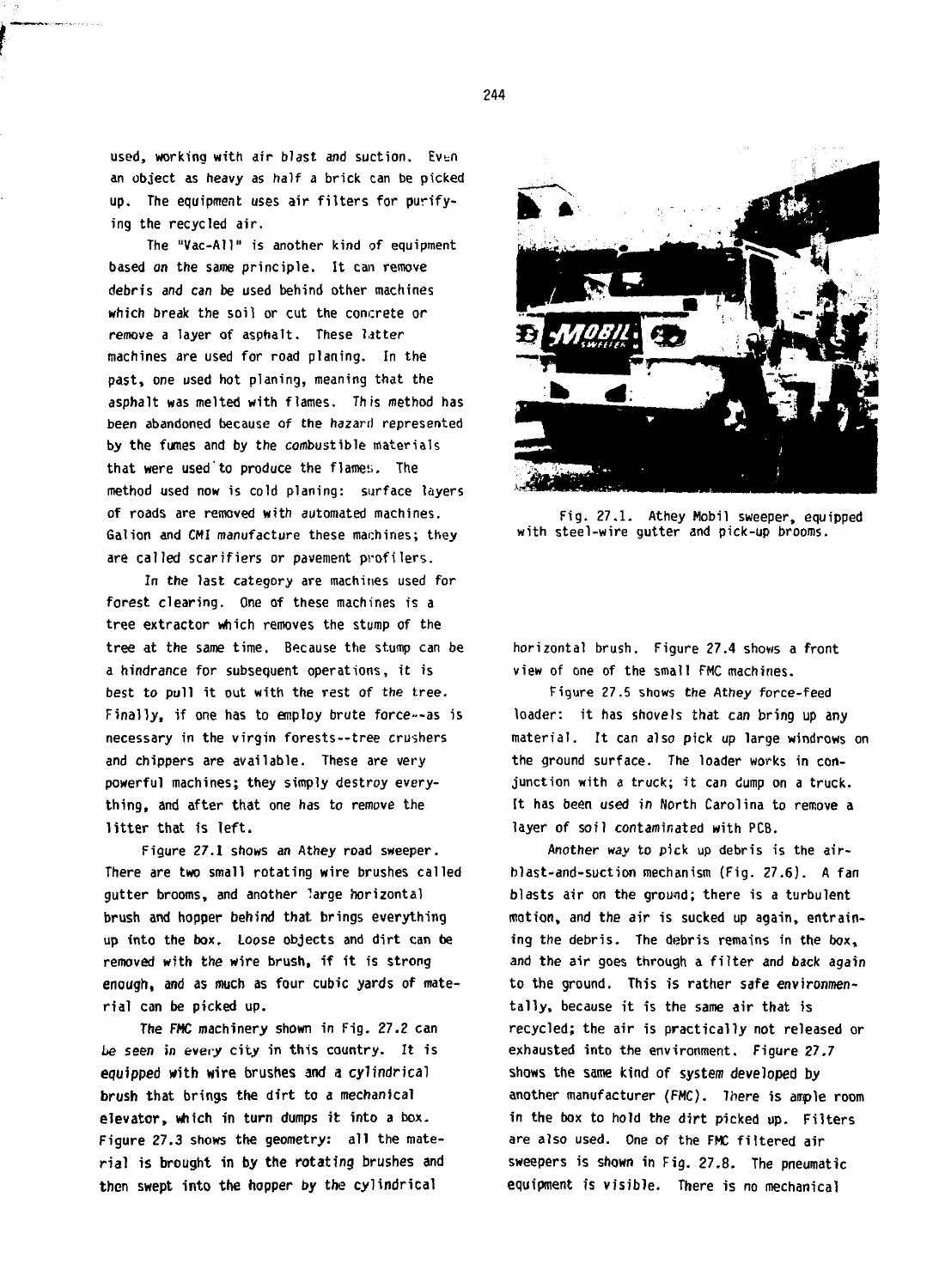

Fig. 27.2. Cutaway view of FMC three-wheel sweeper with 4-cubic-yard box.



Fig. 27.3. Broom geometry on FMC sweeper.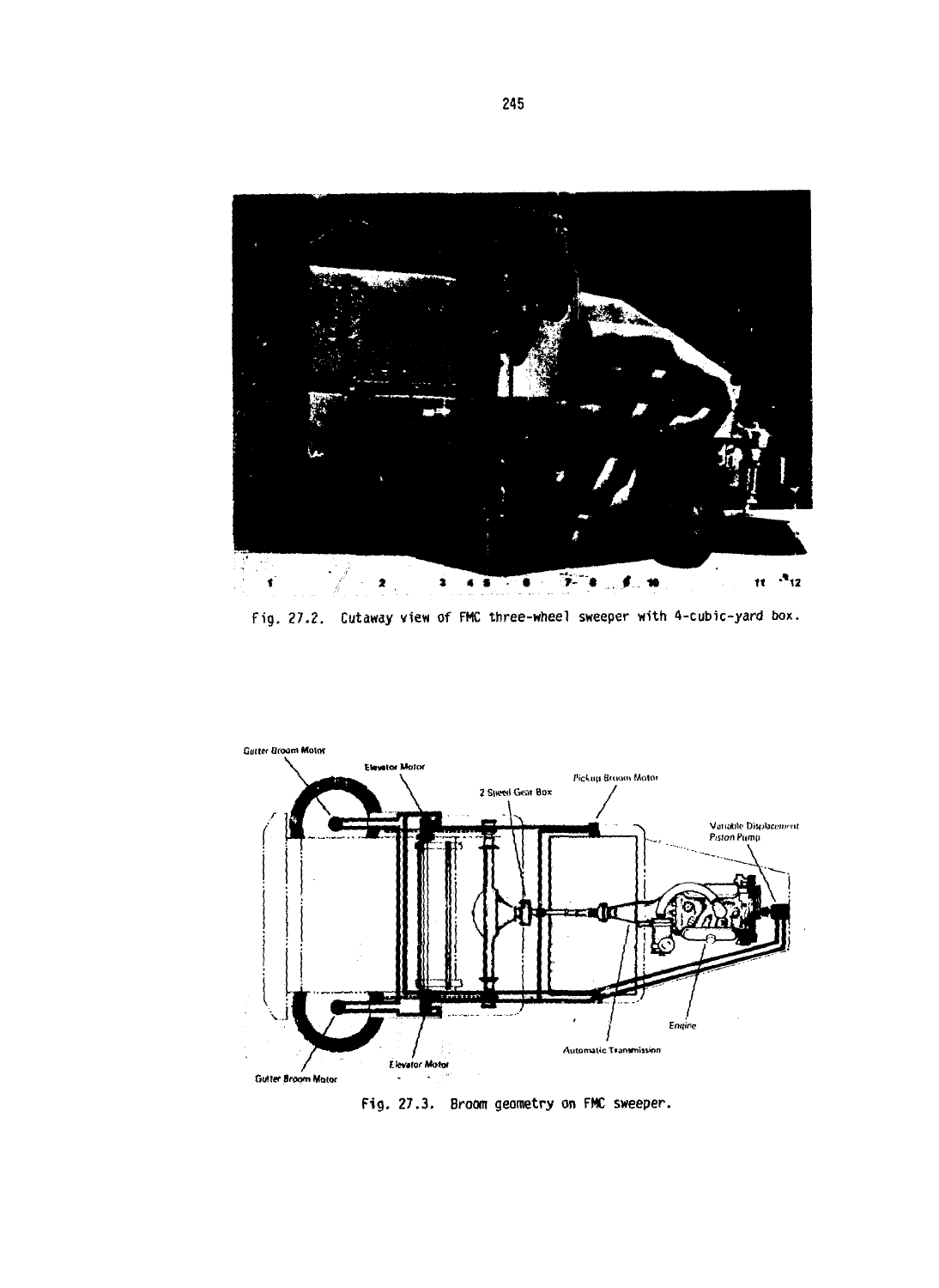

Fig. 27.4. Front view of FMC sweeper.



Fig. 27.5. Athey force-feed loader with conveyor.

.<br>Matematik in can ber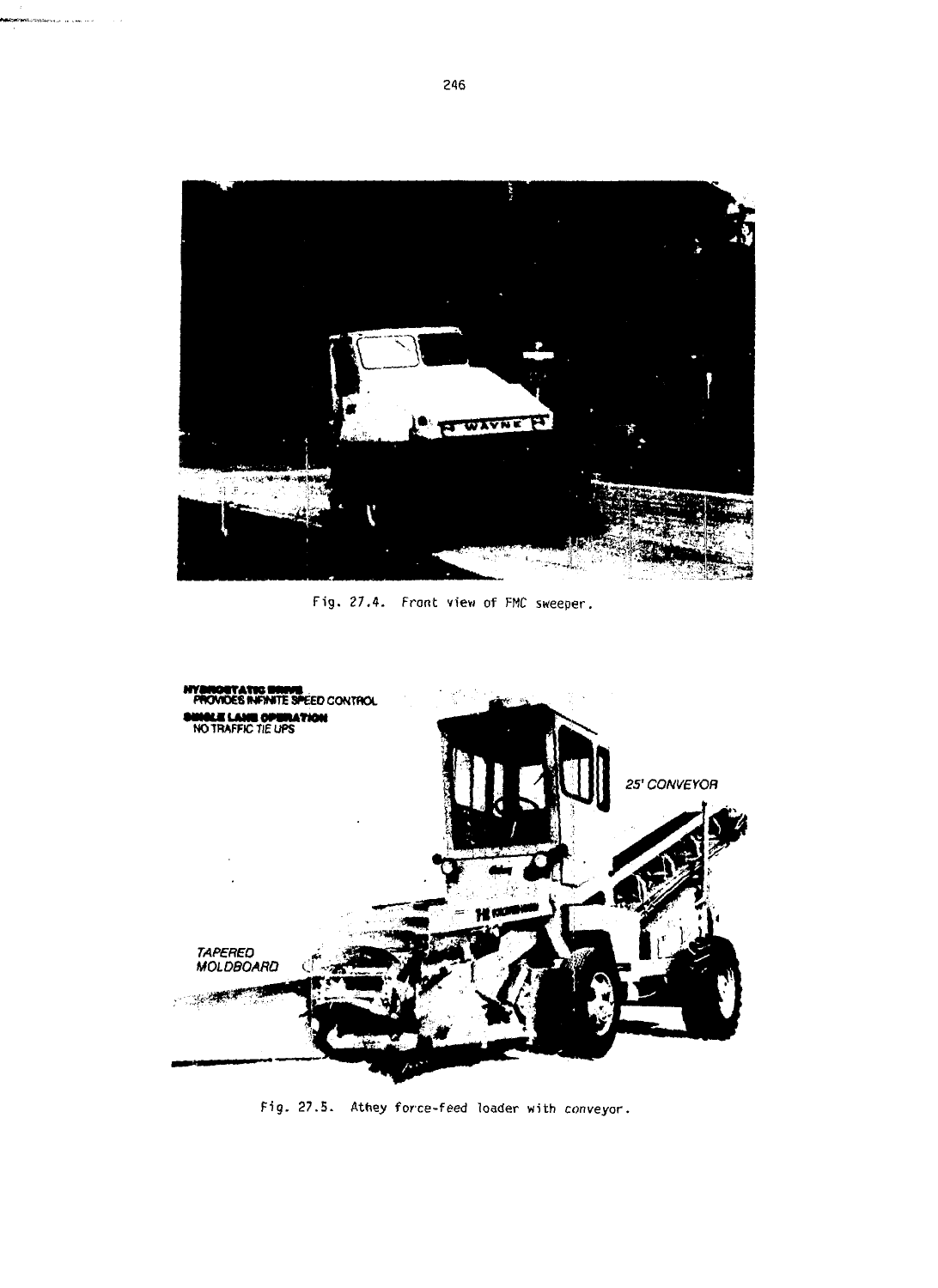

Fig. 27.6. Schematics of Tymco airblast and suction regenerative air system.



Fig. 27.7. Schematics of FMC filtered air-sweeping system.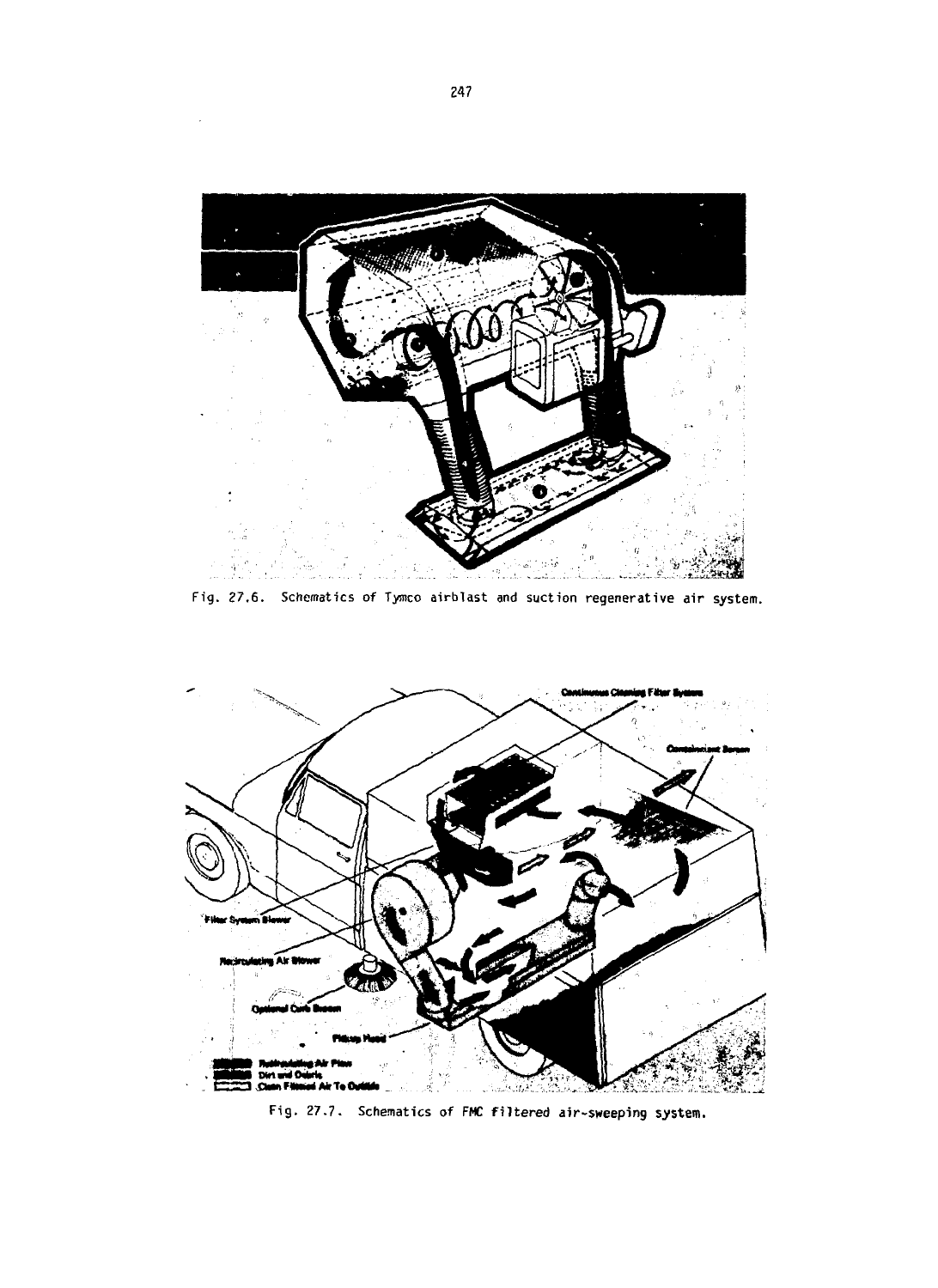

**Fig. 27.8. FMC-filtered air sweeper with 4.5-cubic yard hopper.**

**elevator for the debris; one is only vacuumcleaning what can be sucked in. This equipment is used extensively in cities. Another brand of the same kind of equipment (Fig. 27.9) is sold under the trade name "Vac-AU" for municipal and industrial uses. This is a stronger model; very large models of these are made for industrial users (Fig. 27.10).**



**Fig. 27.9. Central Engineering "Vac-All" municipal street sweeper.**

**An additional feature of this model is a hose that can be used manually to pick up things that have not been reached by the machines. This type of heavy industrial system has been used in conjunction with road planers to pick up the cut debris or material from the road. As an example, Fig. 27.11 shows a Gal ion road planer; behind it the vacuum-cleaning truck is picking up all the debris that has been cut by the teeth of the planer.**

**Now we will examine road-planing machinery. The old way of doing the road planing (Fig. 27.12) used flames for removing a layer of asphalt. (Note the flames and release of fumes.) There were many explosions in the fuel tanks of these machines; currently there is a shift towards cold road planing. The Gal ion machine (Fig. 27.13) I showed you earlier in the photograph with the Vac-All (Fig. 27.11) is equipped with a cylinder that has 200 teeth that attack the pavement.**

**Another cold planer (Fig. 27.14), manufactured by the CMI Company, is very heavy; it is designed to avoid irregularities in the cutting**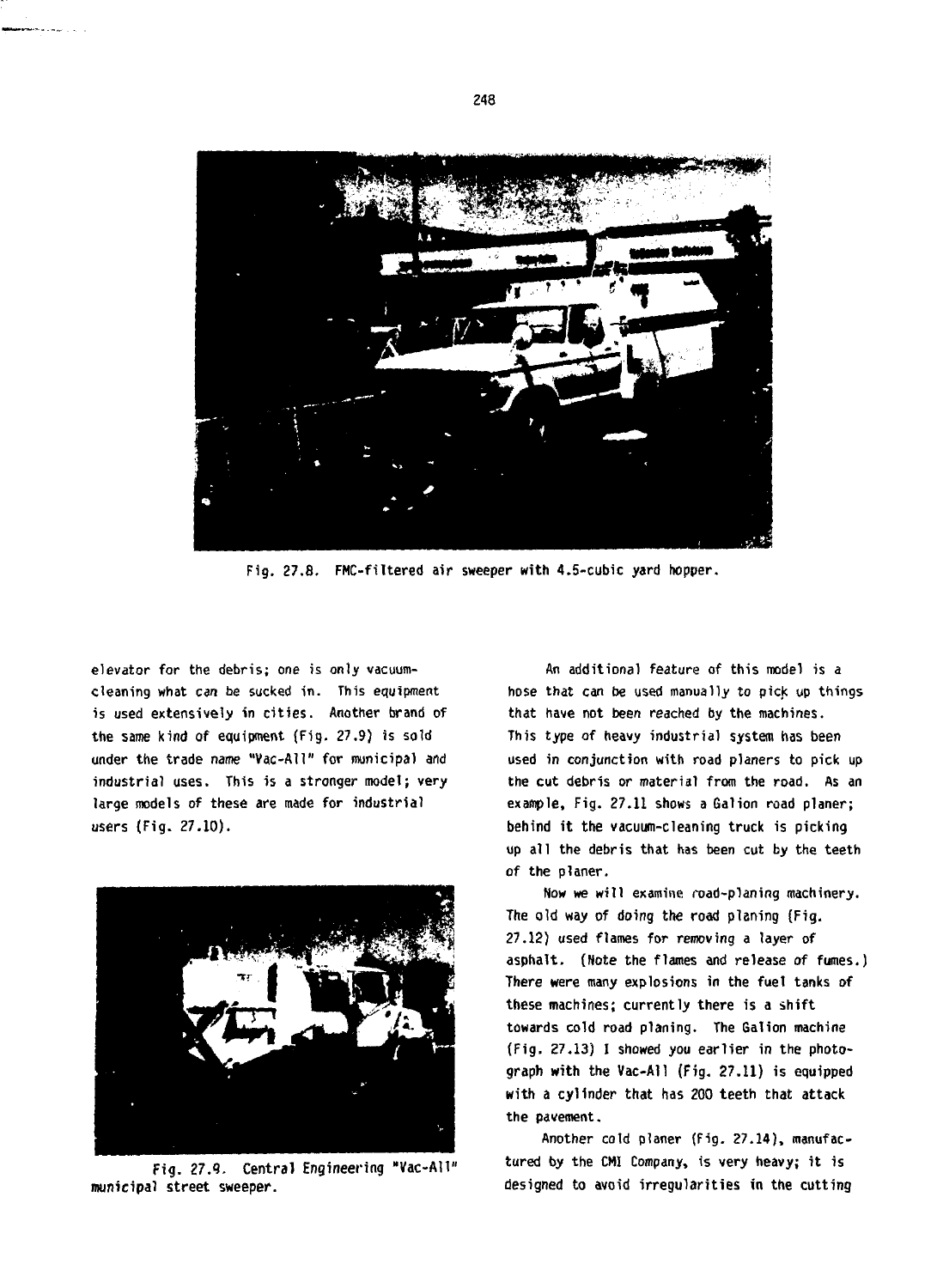

**Fig. 27.10. Central Engineering "Vac-All" industrial sweeper.**



**Fig. 27.11. "Vac-All" street sweeper following Galion road scarifier to pick up cut material.**

 $\overline{a}$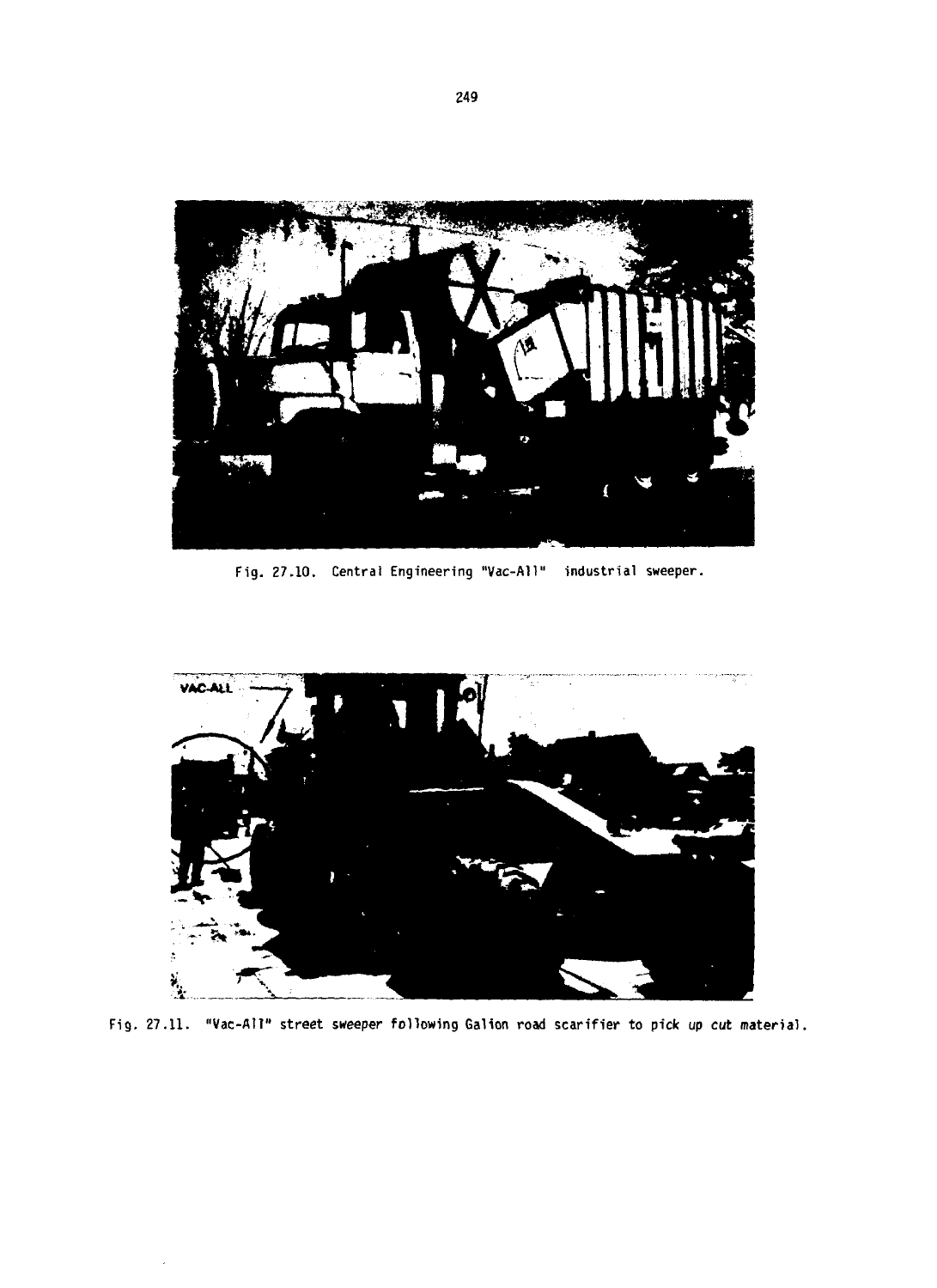

**Fig. 27.12. "Hot" method for removal of asphalt layer by road planer.**



**Fig. 27.13. of 4 inches. Galion "cold" road planer. The 42-inch-wide cutting drum has a maximum cutting depth**

š, .<br>Distribuições de la

f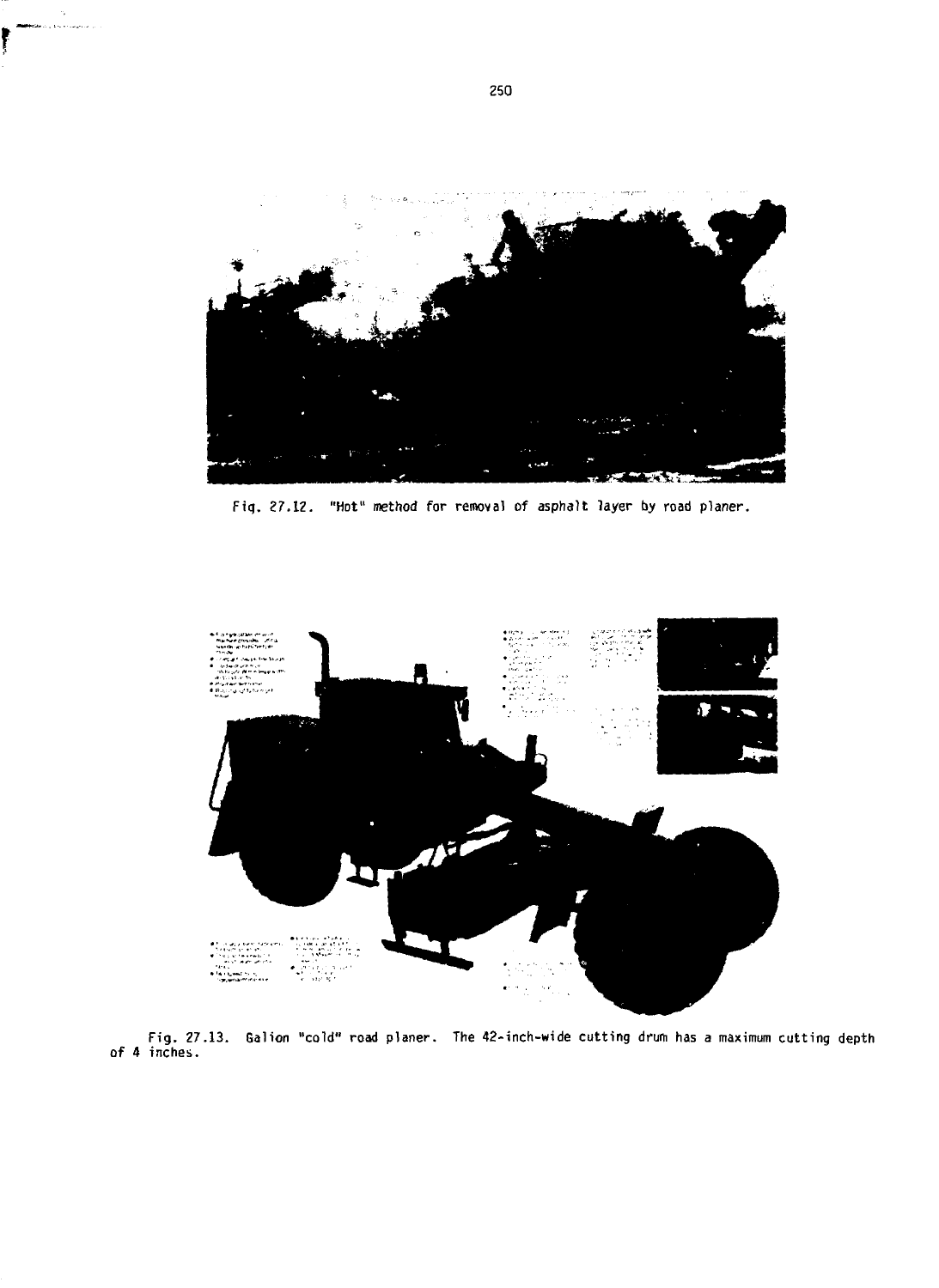

**Fig. 27.14. CM Rotomill pavement profiler with 80-inch-wide cutter.**

**level. This company also manufactures an even larger model that can cut up to 12 feet (half a highway) in one pass (Fig. 27.15). It is equipped with a mechanical system to carry the**

**debris up and to dump it into a truck. This is the largest road planer that can be found. It can remove down to 6 inches of concrete but can also remove a layer as thin as 1/4 inch.**



**Fig. 27.15. CMI Rotomill pavement profiler with 12 ft-6 in. wide cutter.**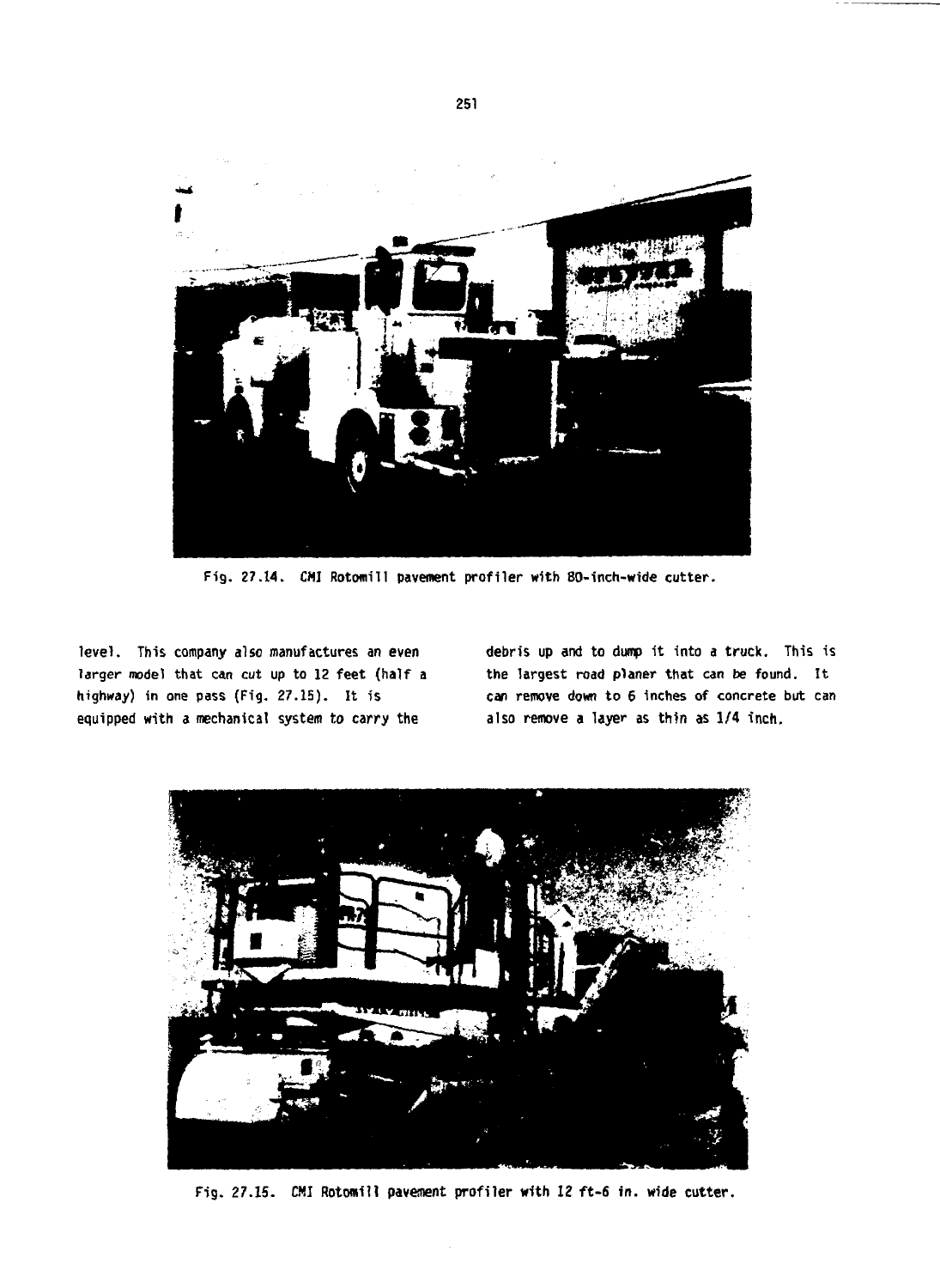**Now we come to the forestry operation. If the trees are cut with the usual felling equipment, there are stumps that stay in the way of all subsequent operations. Fortunately, a machine has been developed that will pull up the entire tree, with the stump. Vertical blades (Fig. 27.16) go around the stump and cut all the horizontal roots, then the tree is clamped, and**

**the vertical roots are pulled out with the tree. This machine is widely used for cutting pine trees throughout the southeastern United States. It has the advantage of leaving the surface in rather good condition for subsequent cleaning operations. Figure 27.17 shows a tree harvested with the bark and the stump. You can see that this machine is very powerful.**



**Fig. 27.16. Rome tree extractor harvesting whole tree with stump and taproot.**



**Fig. 27.17. Tree harvested by Rome tree extractor.**